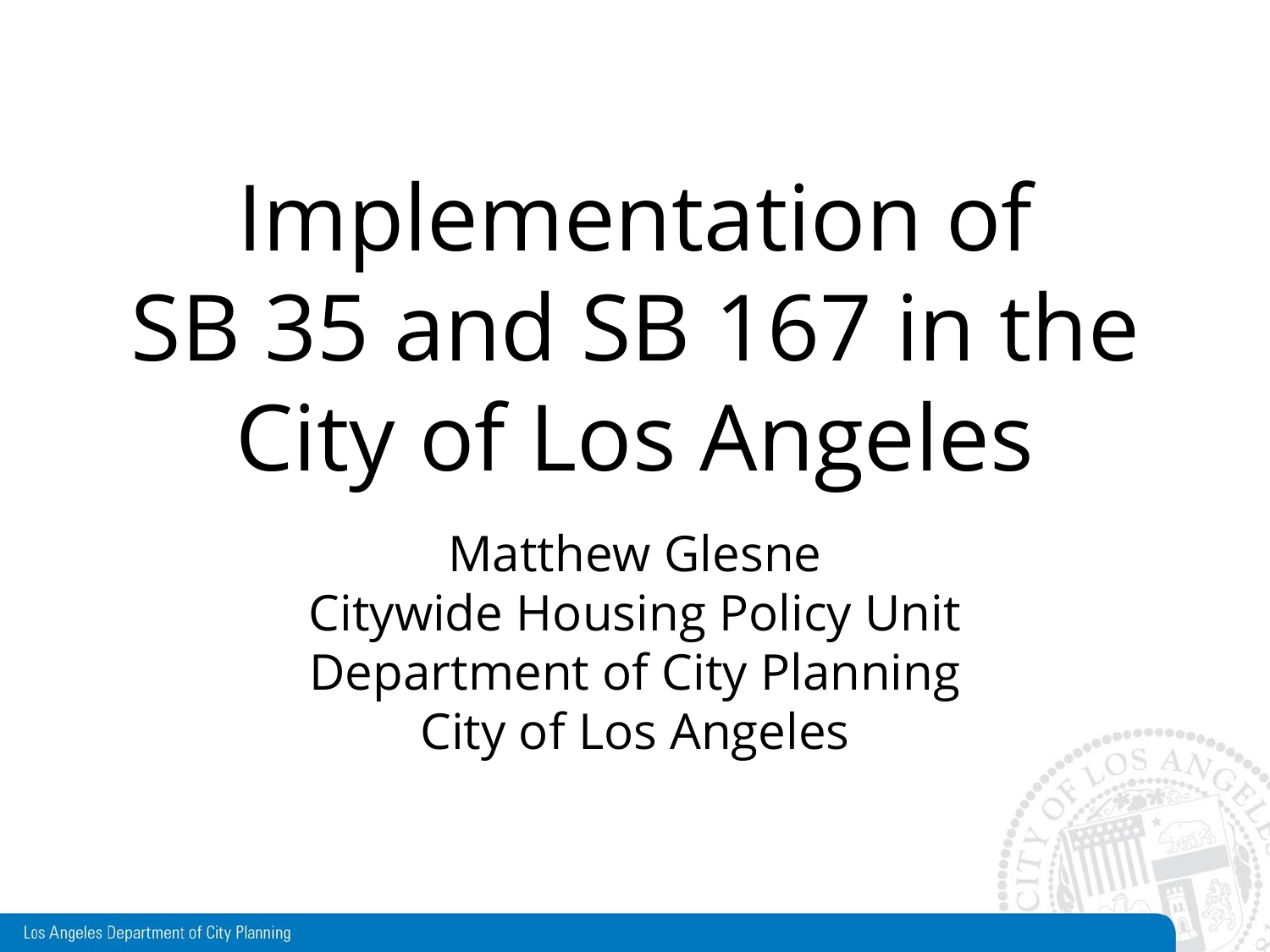#### SB 35 Determination

LA has met RHNA targets for above moderate income

LA has not met targets for lower incomes

**= SB 35 only applies for projects with > 50% low income (80% AMI)**

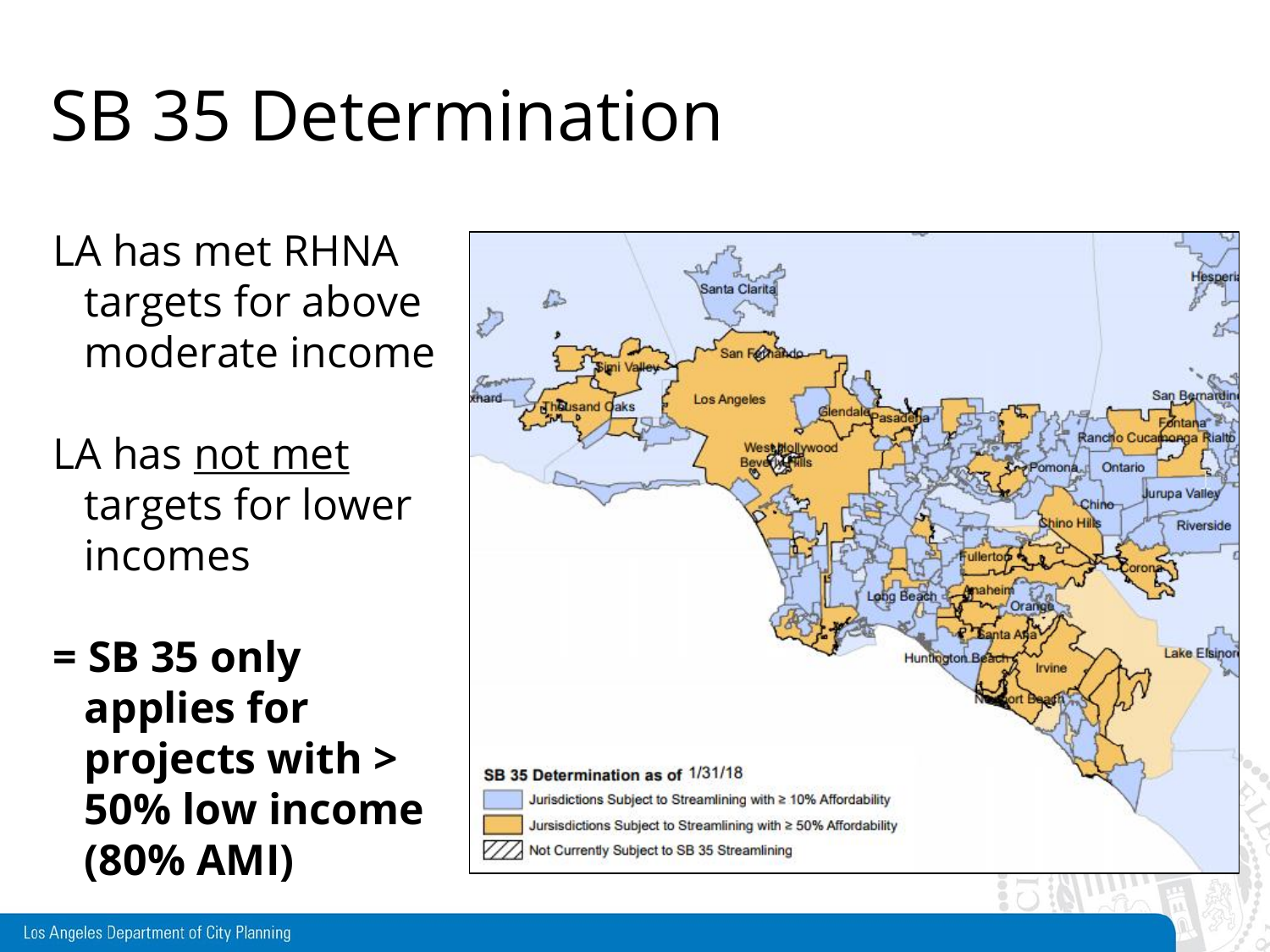#### Percent of RHNA Met\*, by Income Category, Major CA Jurisdictions, 2013-2017

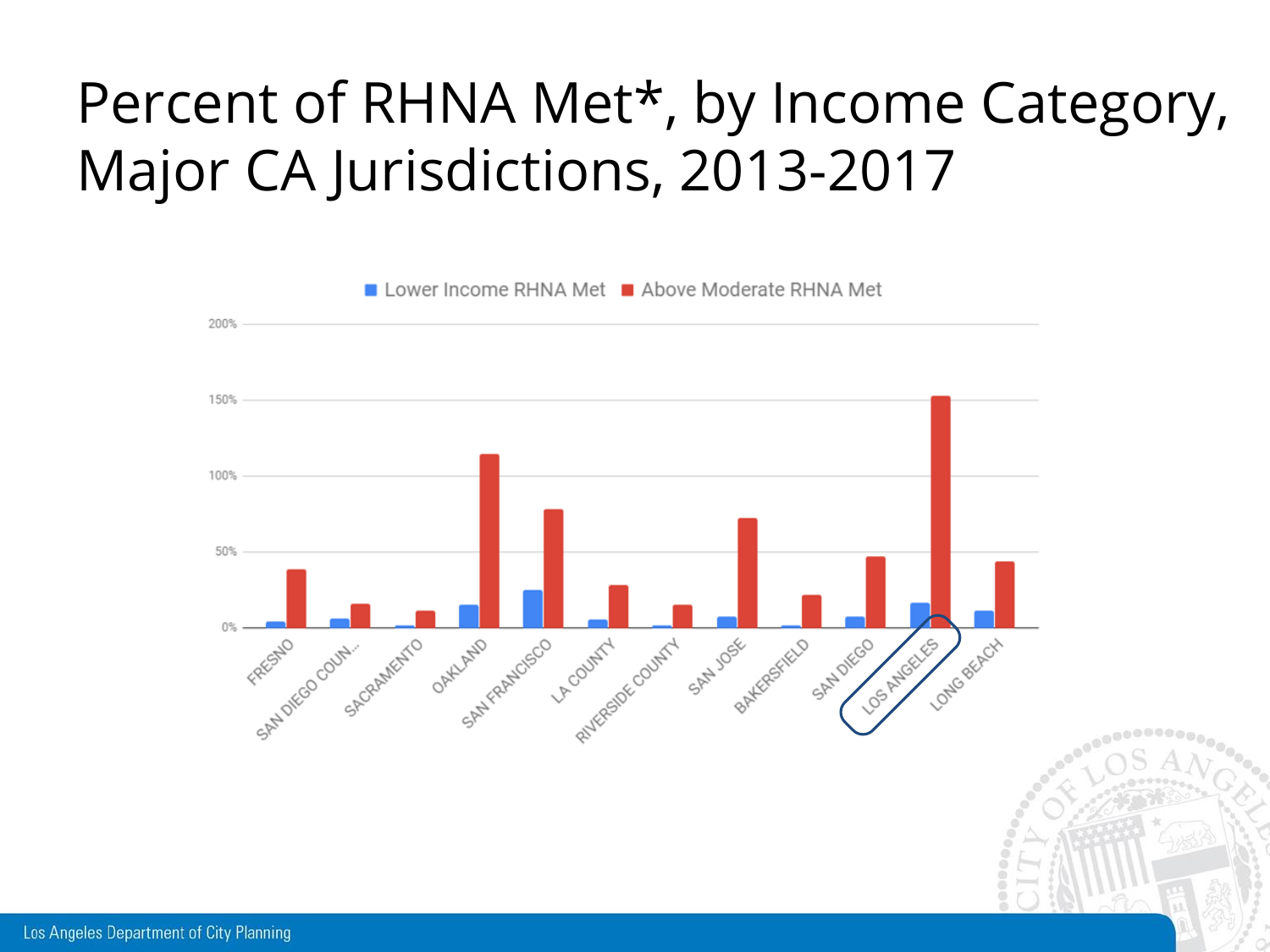### SB 35 Eligibility Tools

#### [Zimas.lacity.org](http://zimas.lacity.org/) Click on Planning & Zoning (soon) to see eligibility



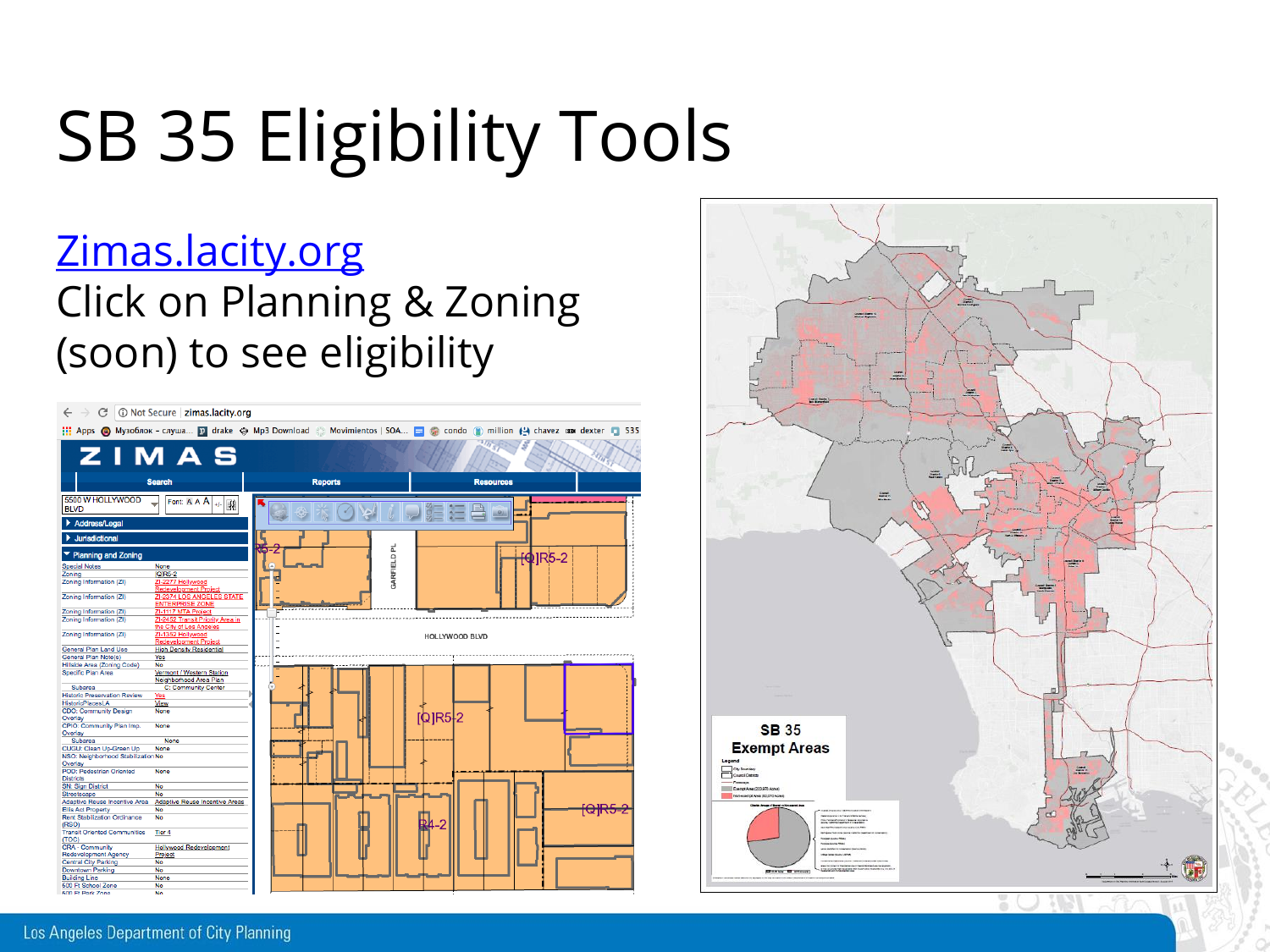#### SB 35 Application Steps

- Pre-Application Review Process
- Submit Streamlined Infill Process (SIP) App.
	- Notification: 60/90 days, or if
	- Design Review/Public Oversight: 90/180 days
	- Review shall be "objective and strictly focused"
- Plan Check for Building Permit
- Permit Clearances

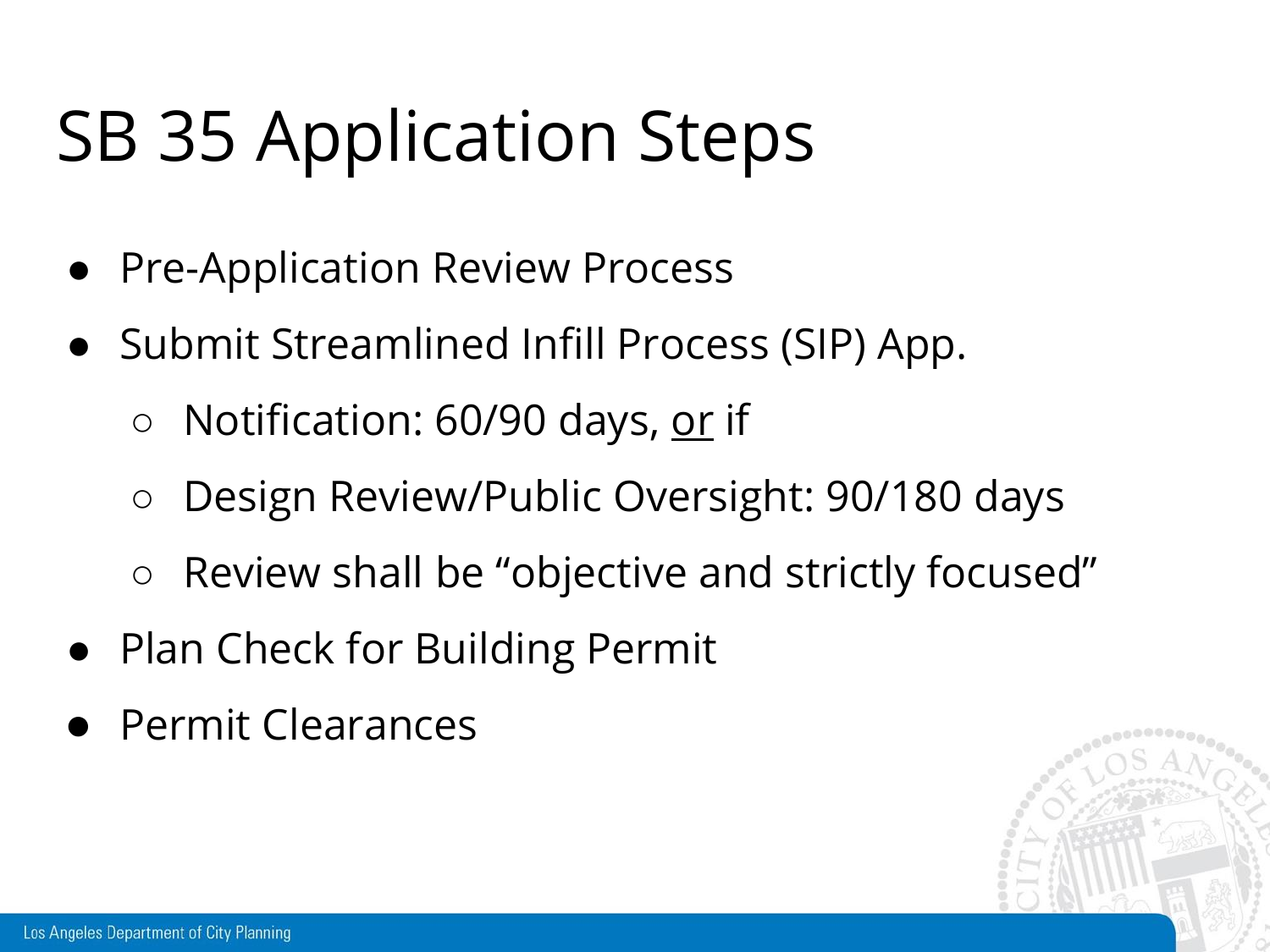### SB 35 – Eligible Entitlement Types

Consistent with Objective Standards = Streamlined

- Site Plan Review
- Density Bonus
- Conditional Use Permits (CUP)

Not Consistent = Not Streamlined

- Zone Change/Height District Change
- Zone Variance
- Specific Plan Amendment, Exception or Modification
- Zoning Administrator Adjustment or Modification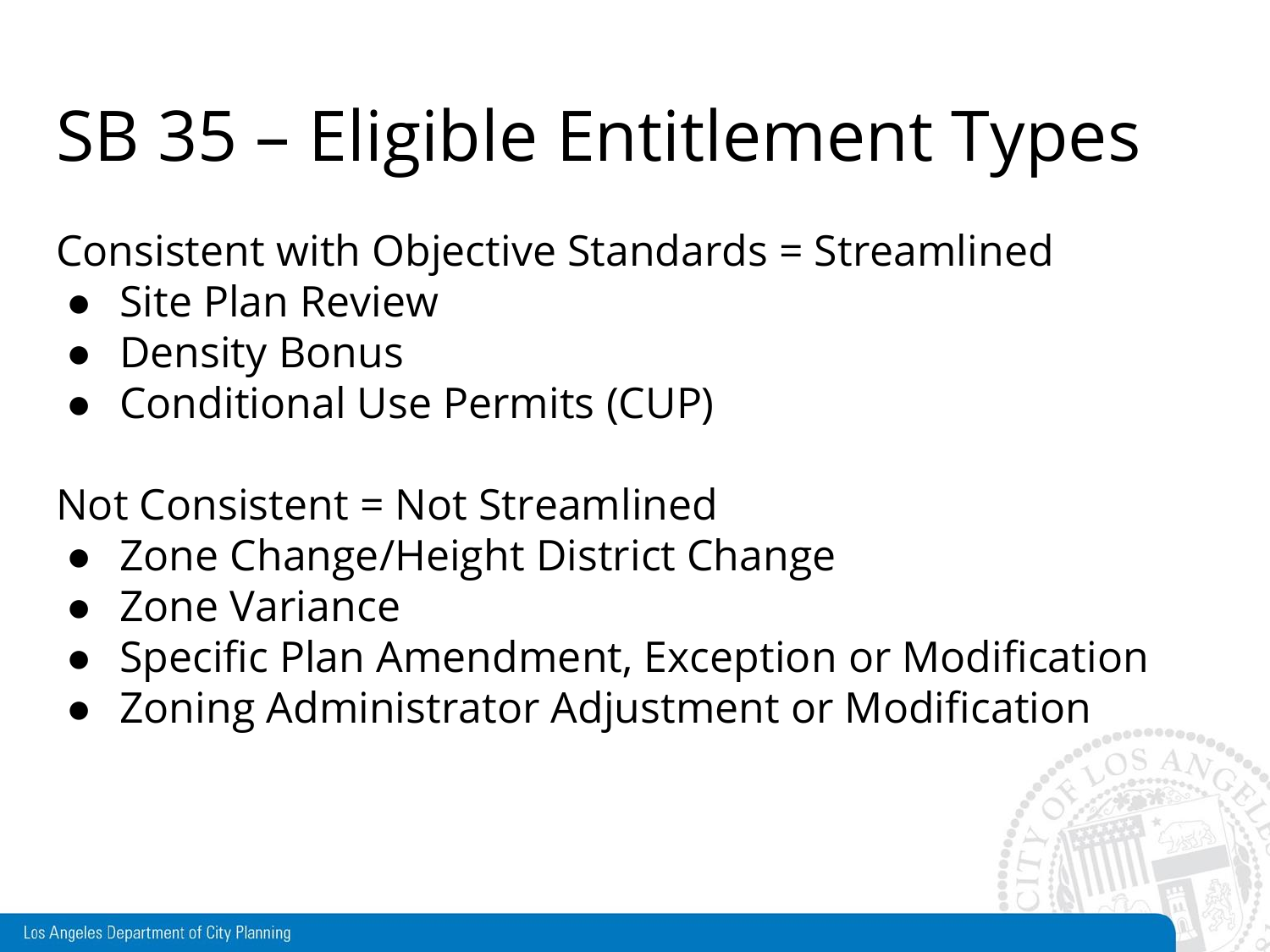#### SB 167 - Housing Accountability Act

- Existing law: Can't deny or reduce density based on subjective standards without making (tough) findings
- New: 30/60 day notification (from "deemed complete")
	- To ID inconsistencies with objective zoning standards
	- Will require complete set of plans/forms
	- LA now prepares Hold/Deemed Complete letters
- Density Bonus = consistent
- Does not alter CEQA
- Coastal Act still applies\*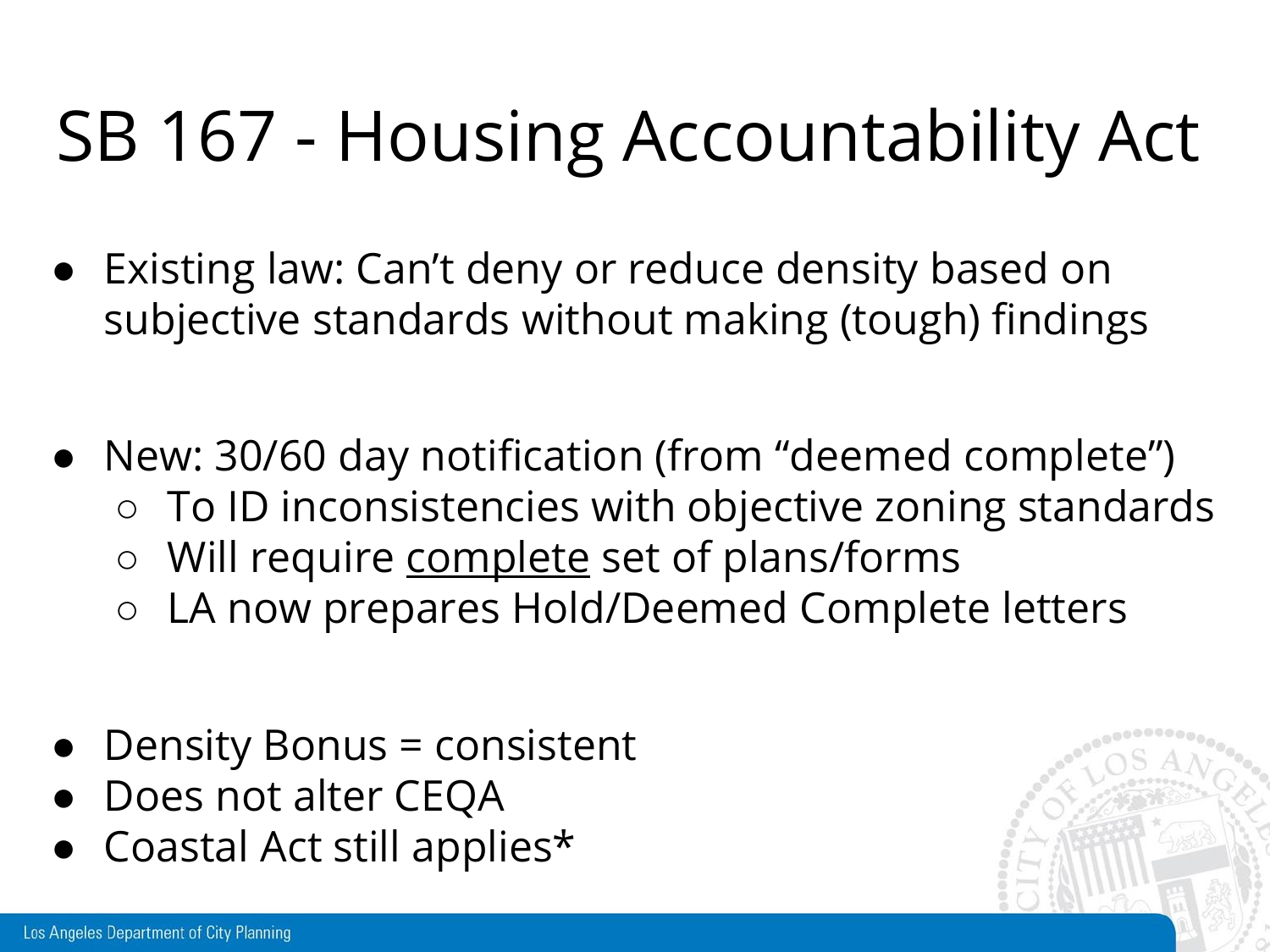## AB 3194 (2018 Proposed)

Would expand the Housing Accountability Act by saying:

- Health and Safety findings (to deny) "arise infrequently"
- Projects are considered consistent with zoning standards if something is consistent with standards in the General Plan but inconsistent with zoning and would not require a rezoning (Zone Change)

Possible Example: "P" (Parking) Zone that does not allow for housing located in a General Plan land use (Community Commercial) that allows for residential